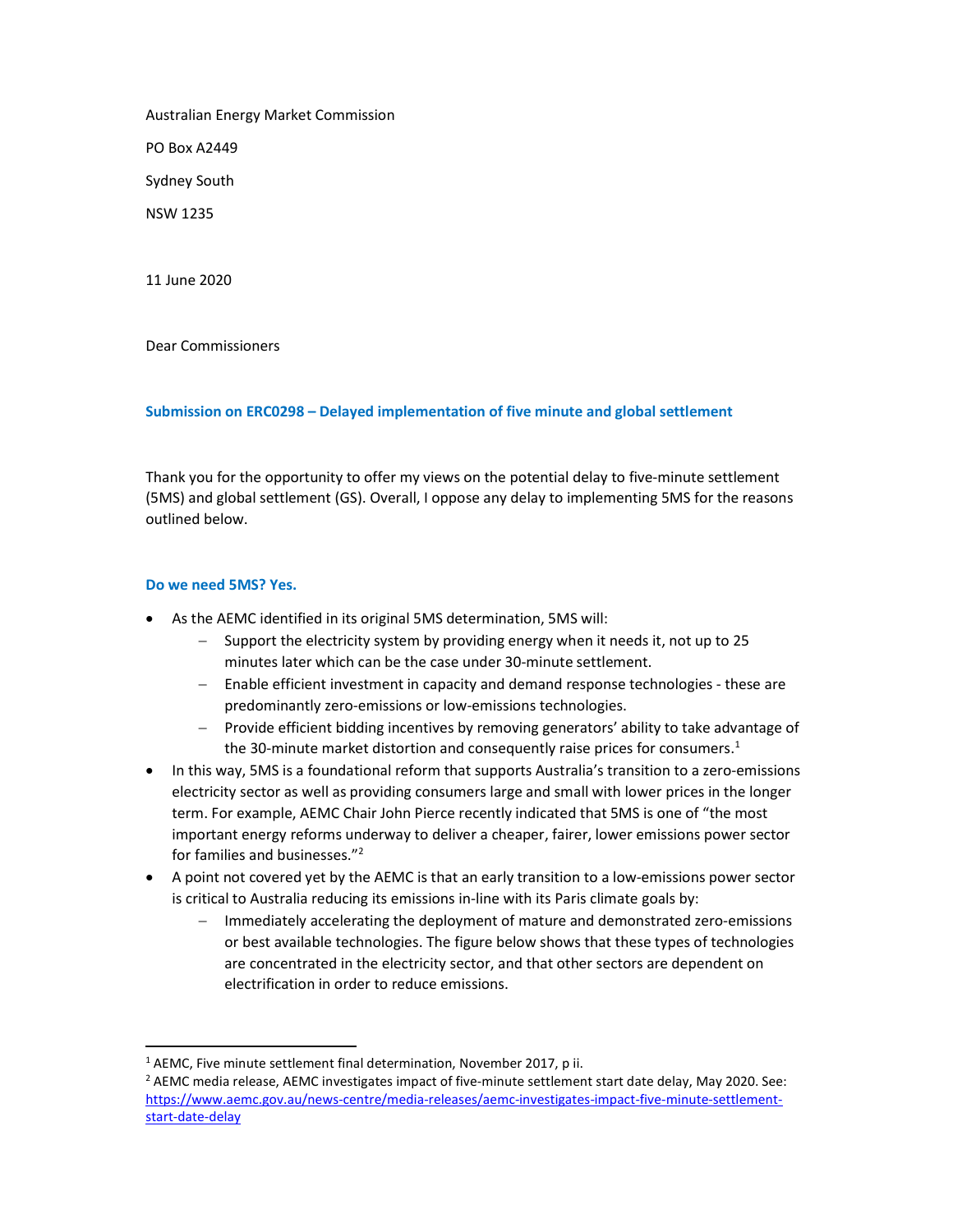Rapidly developing and commercialising emerging zero-emissions technologies in harder to abate sectors.<sup>3</sup>

Figure: Summary of key zero-emissions solutions<sup>4</sup>



When do we need it? From 1 July 2021 as originally planned.

Delaying 5MS will likely:

- Defer investment in low- or zero-emissions generation and demand response
- Consequently defer investment in low-carbon technologies in other sectors (see figure above)
- Prolong output from polluting fossil fuel fired power plants, consequently leading to greater carbon emissions than otherwise.

The current and future costs to the Australian economy of climate change impacts are unfathomable.<sup>5</sup> It is therefore in the long term interests of energy consumers (and taxpayers who bear the brunt of costs of extreme weather events and longer term climate impacts) for the AEMC to ensure cost-effective reforms that also support emissions reductions in the electricity sector. As referenced above, 5MS ticks both boxes and should proceed on its current implementation timeline.

Further, the OECD and IEA have recommended that governments use Covid-19 recovery efforts as an opportunity to phase out support for fossil fuels.<sup>6</sup> 5MS will help with this effort in the NEM. The

<sup>&</sup>lt;sup>3</sup> ClimateWorks Australia, Decarbonisation Futures: Solutions, actions and benchmarks for a net zero emissions Australia, March 2020, p8.

<sup>4</sup> Ibid.

<sup>&</sup>lt;sup>5</sup> Examples of climate change costs are set out in the appendix.

<sup>&</sup>lt;sup>6</sup> OECD and IEA, media release, Governments should use Covid-19 recovery efforts as an opportunity to phase out support for fossil fuels, 5 June 2020. See: https://www.oecd.org/newsroom/governments-should-usecovid-19-recovery-efforts-as-an-opportunity-to-phase-out-support-for-fossil-fuels-say-oecd-and-iea.htm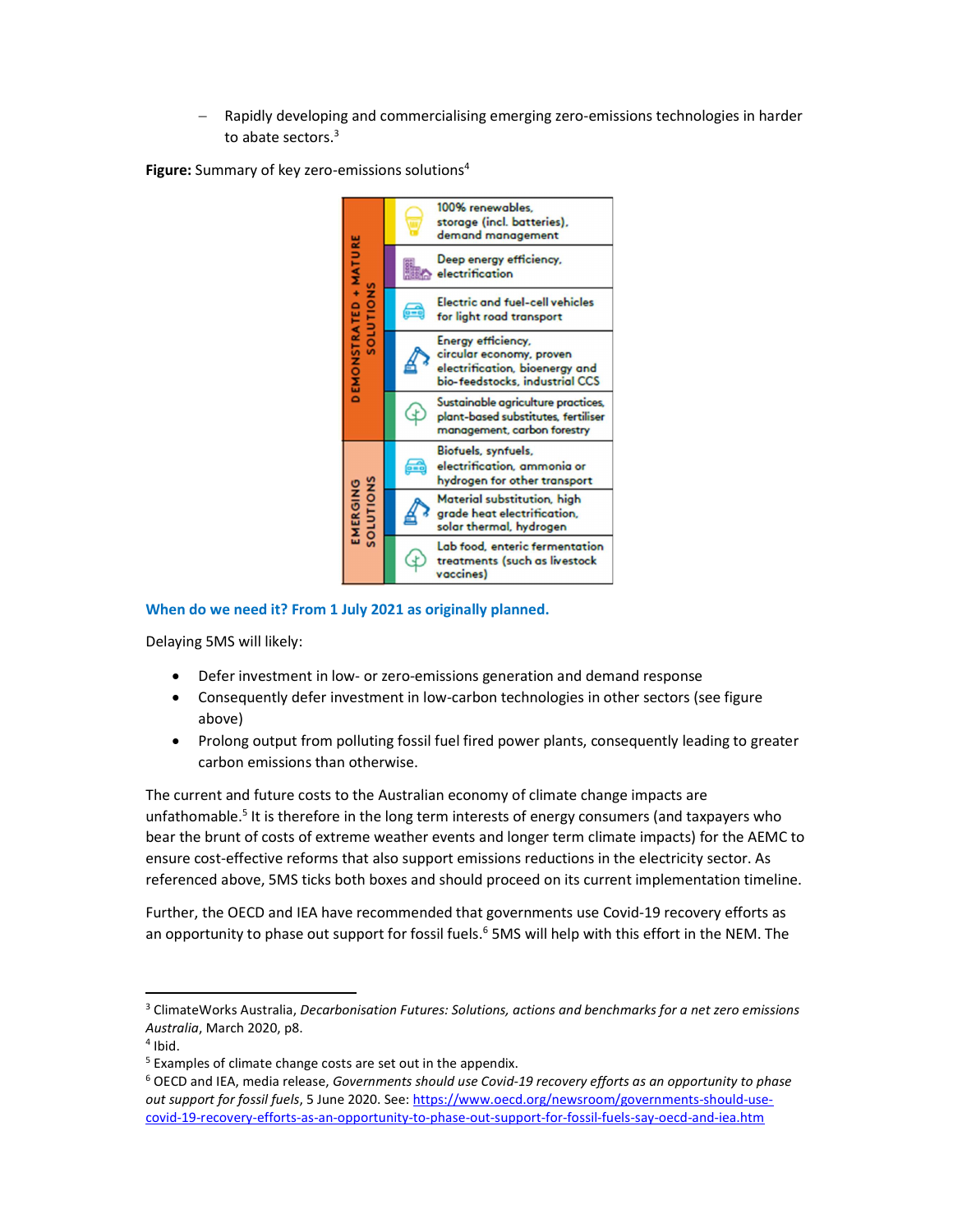Clean Energy Council have also confirmed that such a "clean recovery" would include the following benefits for Australia:

- Drive down power prices
- Create over 50,000 new direct jobs, many more indirect jobs and an additional 4000 ongoing jobs
- Inject \$50 billion worth of investment into the Australian economy.<sup>7</sup>

5MS is a key Australian reform that is needed to support the Covid-19 pandemic economic recovery, not be delayed in the name of it.

# What is the impact of Covid-19 on energy businesses? It's manageable and not a reason to delay 5MS.

- 85% of respondents to AEMO's latest 5MS readiness reporting said that the residual impact of Covid-19 on their business was low or medium.<sup>8</sup>
- Federal and state government Covid-19 support for businesses and individuals appears to be working in the electricity sector because according to the AER:
	- "Retailers have not reported any disconnections for non-payment since 30 March [2020].
	- The number of customers on payment plans has gradually increased a small amount compared to the baseline, however the increase is not as significant as expected.
	- The proportion of retailers' customer base that made calls to an operator was high during April. As at 18 May [2020], the average proportion has returned to lower levels and is approaching, although still higher than, last year's annual average.
	- The number of customers on hardship programs and average hardship debt have both remained steady (contrary to expectations)."<sup>9</sup>

## Are there other options to deferring 5MS industry costs? Yes.

Other options include:

- Businesses reducing costs in other parts of their operations. There is no reason why the 5MS reform should be specifically targeted as a cost-saving or cost deferral measure. Its benefits and impacts vary from business to business. Therefore each business should be identifying other ways to adapt to Covid-19 (if necessary).
- Businesses dipping into their "rainy day" funds, making use of their contractual positions or insurance to mitigate any Covid-19 impacts. The rainy day has arrived. Further, it is businesses' job to be prepared by having good governance and risk management in place thereby providing mitigations and contingencies for significant events such as the Covid-19 pandemic.

<sup>&</sup>lt;sup>7</sup> Clean Energy Council, see: https://www.cleanenergycouncil.org.au/advocacy-initiatives/a-clean-recovery

<sup>&</sup>lt;sup>8</sup> AEMO, 5MS Market Readiness Report – Round 2, May 2020, p8. See: https://aemo.com.au/initiatives/majorprograms/nem-five-minute-settlement-program-and-global-settlement/readiness-workstream/readinessreporting

<sup>&</sup>lt;sup>9</sup> AER, COVID-19 Retail Market Data Dashboard, 18 May 2020, pp 1-2.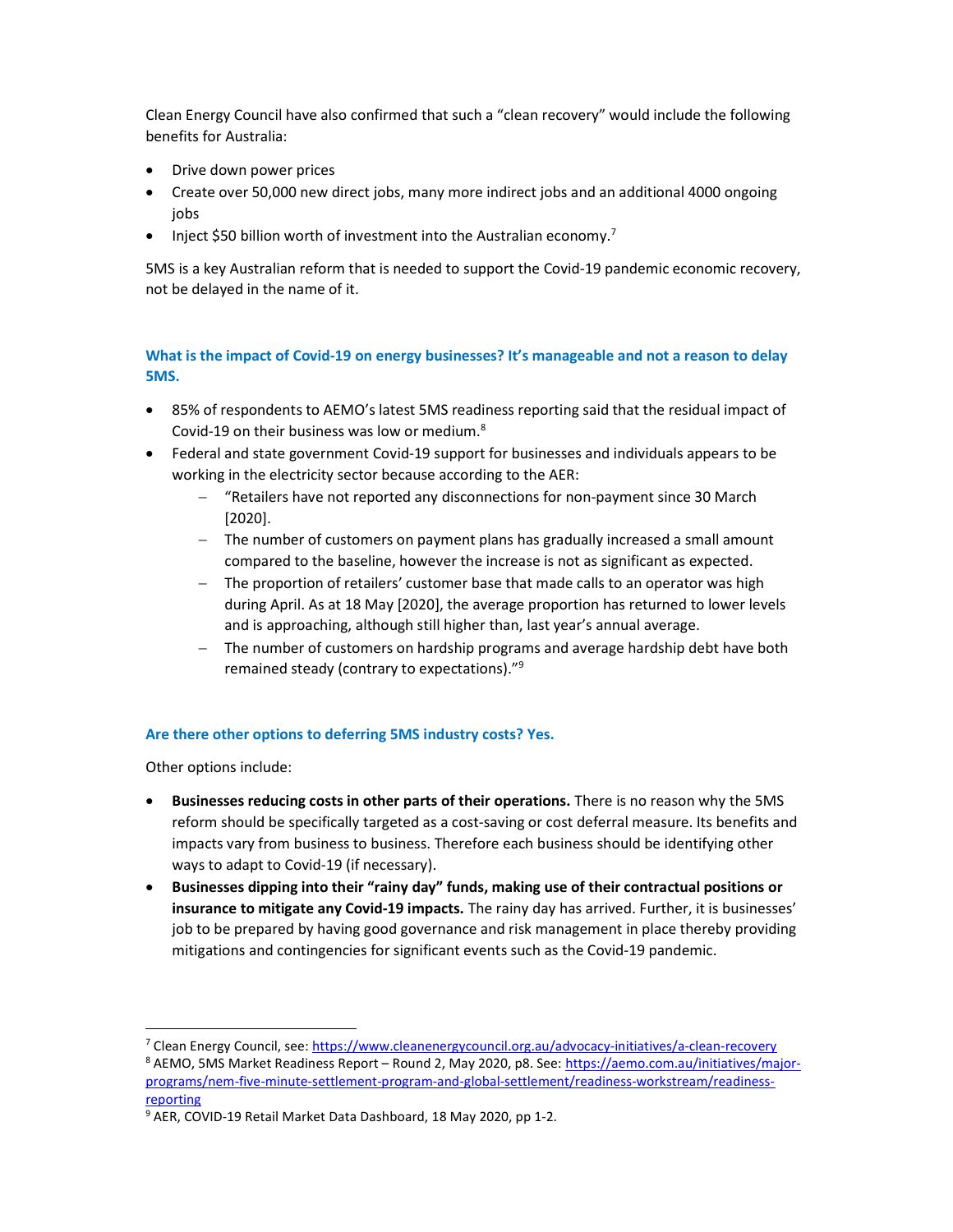- Changing the extent of 5MS obligations. AEMO's 5MS Industry Readiness Contingency Plan<sup>10</sup> shows that the basic requirements for an elementary 5MS boil down to:
	- 1. Essential meters producing and communicating 5-minute metering data. These are approximately 2,000 transmission connected types 1-4 meters and distribution to distribution cross-boundary types 1-4 meters. In most cases, these more sophisticated meters will only require remote reconfiguration, keeping costs to a minimum. Further, according to AEMO's latest 5MS readiness reporting,<sup>11</sup> all relevant Metering Providers and Metering Data Providers are on track for meeting their current obligations for these essential meters.
	- 2. AEMO having market systems (bidding, metering, settlements) to support 5MS. AEMO has indicated in its rule change proposal that it already intends to keep to the original 5MS timeline.

If the AEMC believes there is a credible risk of financial contagion in the NEM if 5MS continues in its current form, then it should seriously consider all options, including adjusting 5MS obligations while maintaining the benefits of 5MS for consumers.

### What about industry capability?

5MS is primarily an IT-based change, impacting businesses differently. IT impacts vary from none to major system replacements. If anything, the Covid-19 impacts should increase the pool of IT resourcing available because whole industries (e.g. aviation, tourism, higher education etc) have been largely shut down or significantly affected. Other essential services have been able to continue operating and implementing change during the Covid-19 period due to the ability of office based workers to work from home.

### **Summary**

It is in the long-term interests of consumers for 5MS to continue on its current implementation path for the reasons discussed above.

Yours sincerely,

Fiona Mackay

Confidential: Confidential information has been omitted for the purposes of section 24 of the Australian Energy Market Commission Establishment Act 2004 (SA) and sections 31 and 48 of the National Electricity Law.

<sup>&</sup>lt;sup>10</sup> AEMO, 5MS and GS Industry Readiness Contingency Plan, June 2020, Chapter 3, See: https://aemo.com.au/initiatives/major-programs/nem-five-minute-settlement-program-and-globalsettlement/readiness-workstream/key-readiness-documents

<sup>11</sup> AEMO, 5MS Market Readiness Report – Round 2, May 2020.